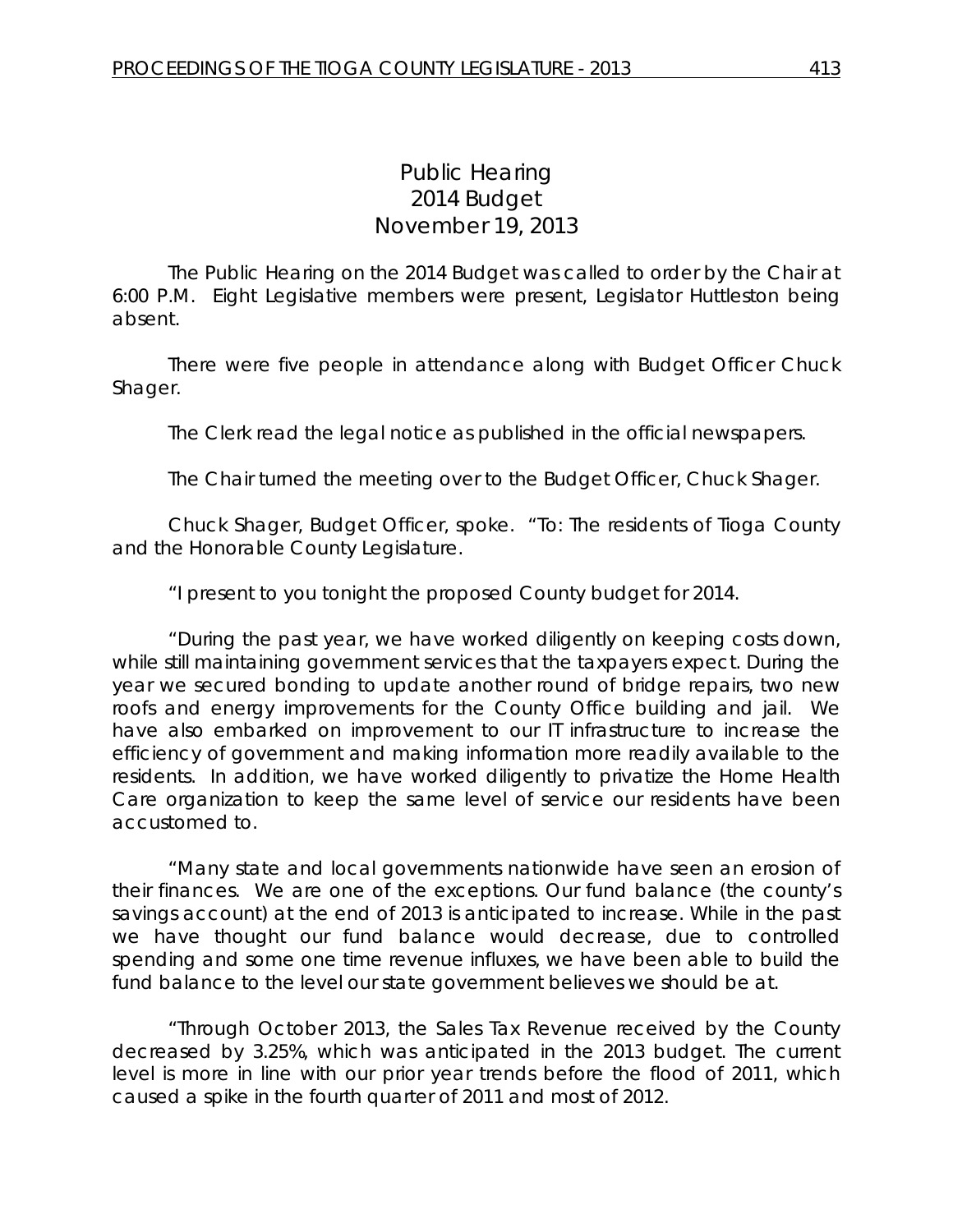"Department heads were asked to keep their budgets neutral with the agreed upon salary increase. As a result, we are presenting a budget that decreases spending by over 2.1 million dollars and decreases revenue by close to 1 million dollars in the general fund.

"General Fund expenses have decreased from \$69,473,450 in 2013 to \$67,362,486 in the proposed spending plan. This represents a decrease of 3.03% or \$2,111,964 and over 5% the past two years. The largest decreases were in Public Health and Employee Benefits (high deductible plan and retiree plan changes). The largest increases were in retirement costs and foster care.

"The budget will see a decrease in General Fund Revenues of \$960,623 or 2.1%, from \$45,616,443 in 2013 to \$44,655,820 in the 2014 proposal. State and Federal funding remain stable. Sales Tax was increased and Home Health Care decreased. In 2014 benefits are down from 20% of the total spending to 18% and public health down from 10% to 8%. Benefits is due to the retirees health insurance change and public health is due to the loss of the CHAA Program.

"On the revenue side, department income decreased from 13% to 10%, mainly due to the home health care agency and sales tax has gone up from 26% to 28%.

"There have been significant appropriations in other areas of the budget, such as the Capital Fund. The County plans to meet our infrastructure schedule by replacing six bridges in 2014 along with four major road paving projects

"The total proposed spending plan of \$83,121,922 is a decrease of \$8,277,020 or 9% over the current year. Most of the spending reduction is due to the elimination of the Consolidated Health Fund due to all municipalities within the County going to fully insured health plans individually. It is proposed that an appropriation from the fund balance in the amount of \$1,500,000 be used to minimize tax increases. In 2013, \$2,956,212 was appropriated from the fund balance. It is estimated that this will bring the unappropriated fund balance at the end of 2014 to roughly \$14,000,000. In this budget there are 15 vacant unfunded positions, down from 24 in 2013.

"The county tax levy will increase by \$300,871 or 1.44%, to \$21,206,666. Tax rates will vary from town to town due to state established equalization rates. The composite tax rate for all taxing districts has increased to \$11.36 per \$1000 due to a decrease in net assessments. Within the County an owner of a \$100,000 home will pay between \$ 848 and \$ 869 in County Property Taxes, depending on which town they live in. The chart on the board shows what is going to occur by